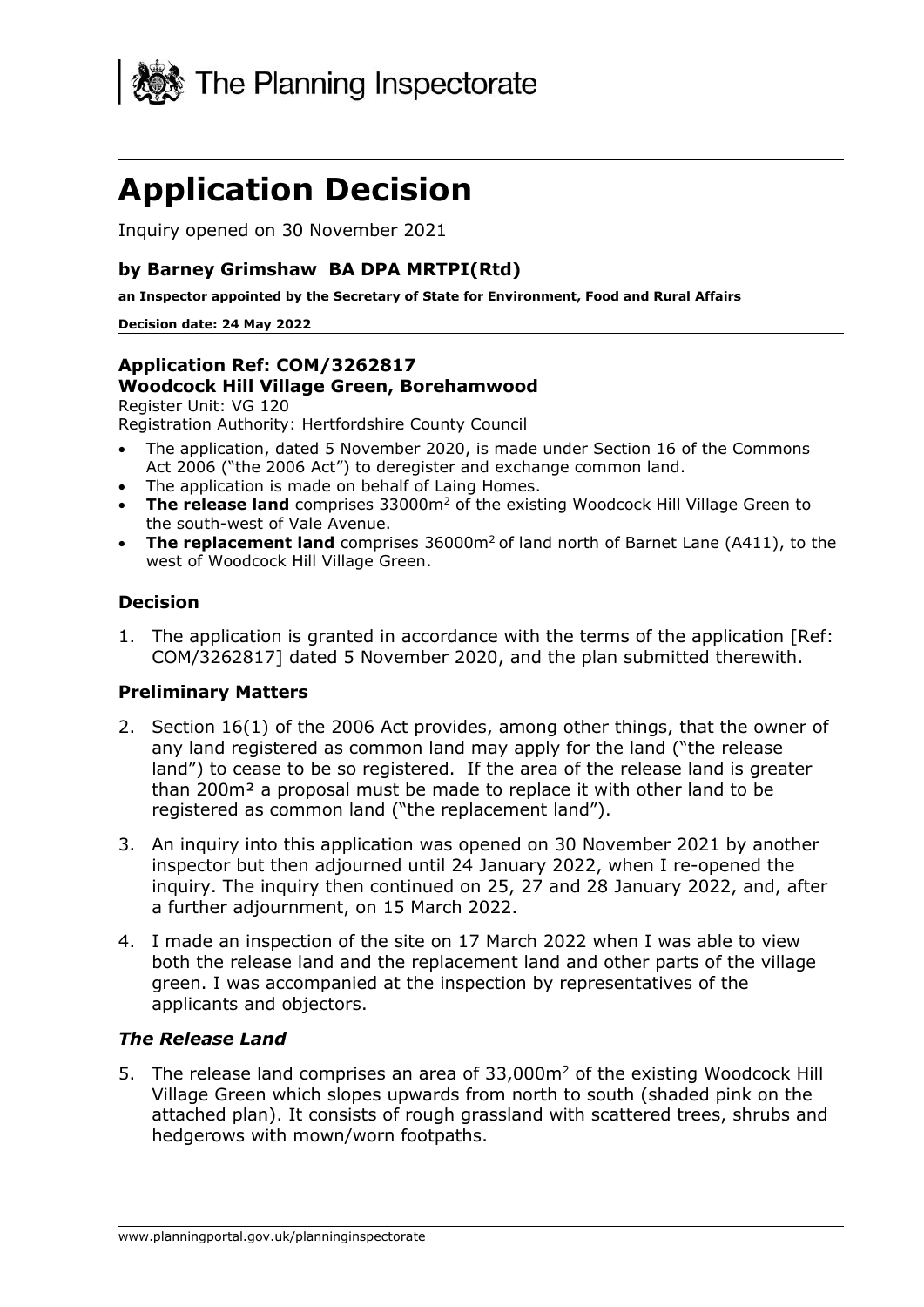## *The Replacement Land*

6. The replacement land comprises 36,000m<sup>2</sup> of land immediately to the west of the existing village green (shaded green on the attached plan). It consists of grazed pasture land and woodland.

## **The Application**

- 7. The application is made on behalf of Laing Homes, part of the Taylor Wimpey plc Group (TW), the owner of the release land. The replacement land is owned by third parties but held under contract by TW. The stated purpose of the application is to provide a larger, more accessible and improved village green on adjacent land. The applicants have made no secret of the fact that in due course they may aspire to develop the release land for housing, but no proposals have yet been made nor any permission for such development sought. Should development proposals be put forward in the future, these will be subject to a separate process to assess their merits and the possibility of such proposals cannot and should not affect consideration of the current application.
- 8. On behalf of Hertsmere Borough Council (HBC) it is argued that the application is premature and, as it is government policy that development should be plan led, consideration of the alteration of the village green should not take place prior to the preparation of a new local plan. On behalf of the applicants, it is argued that the planning process is separate from that under the Commons Act 2006 which contains nothing to suggest that an application for de-registration of a village green cannot be made at any time. This is in my view correct. Although the 2006 Act has now been amended so as to prevent the registration of village green status being used as a means to prevent development already proposed from taking place, this does not mean that consideration of the deregistration of village greens must await the preparation of local plans or other development proposals. I also note that prior to the registration of the current village green in 2008, the proposed release land had been safeguarded for housing purposes in a 2003 local plan. Accordingly, its registration was itself not plan led.
- 9. During the inquiry some doubt was raised regarding whether the preparation of a new local plan was still being pursued. In the light of the above, I do not think this affects consideration of the current application in any way. If the application is approved and at some future date a proposal is made for the development of the release land, this will be a matter for HBC itself to consider taking account of appropriate matters set out in other legislation and in any local plan then in place. I see no reason why such consideration would be prejudiced in any way by the de-registration of the release land.
- 10. In conjunction with the application, if approved, the applicants have undertaken to carry out improvements to a further  $24,000$ m<sup>2</sup> area of the existing Village Green within their ownership but outside the proposed release land. This land is referred to as the 'improvement land' and is shaded yellow on the attached plan.
- 11. A further 43,000m<sup>2</sup> area of the existing Village Green is unaffected by the application (shaded blue on the attached plan).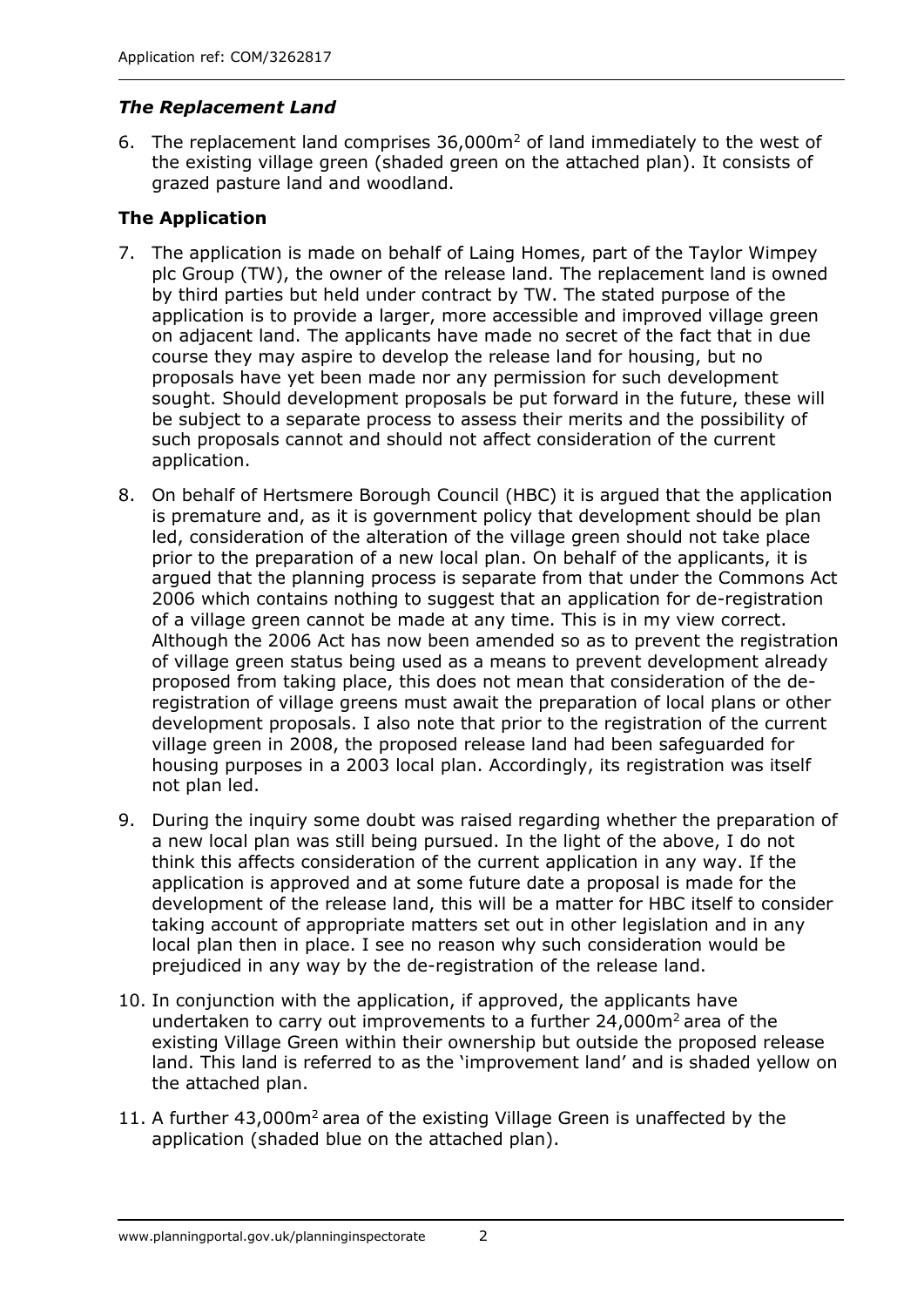12. In association with the application, the applicants, along with the other current owners of the replacement land, have submitted a Planning Obligation by way of a Unilateral Undertaking. This would come into effect on the approval of the application and bind the applicants:

- to carry out proposed improvement works on the replacement land and the improvement land within 18 months; and

- to establish, within 1 year of the approval date, a management company with a long lease (999 years) over land to be improved. This company to be responsible for management and maintenance works over a period of 15 years funded by a contribution of £370,000 from the applicants and payable in 4 instalments. The management company also to establish a Village Green Committee to liaise with the company in the delivery of management and maintenance and to carry out at its discretion continued management and maintenance after the end of the 15 year period.

## **The Statutory Requirements**

- 13. I am required by Section 16(6) of the 2006 Act to have regard to the following in determining this application:
	- (a) the interests of persons having rights in relation to, or occupying, the release land;
	- (b) the interests of the neighbourhood;
	- (c) the public interest;<sup>1</sup>
	- (d) any other matter considered to be relevant.
- 14. I will also have regard to published guidance in relation to the determination of applications under Section  $16<sup>2</sup>$ .

## **Assessment**

#### *The interests of persons occupying or having rights in relation to the release land*

15. The release land is owned by Laing Homes (TW), the applicants. There are no registered rights of common over it. The public have the right to access the land for the purpose of lawful sports and pastimes and the effect of the application on the interests of the public are considered later.

## *The interests of the neighbourhood*

16. The 2006 Act does not define the term 'neighbourhood'. However, published guidance<sup>3</sup> makes it clear that the term should be taken to refer to the local inhabitants.

(Procedure)(England) Regulations 2007, SI2007 No.2589.

 $1$  Section 16(8) of the 2006 Act provides that the public interest includes the public interest in: nature conservation; the conservation of the landscape; the protection of public rights of access to any area of land; and the protection of archaeological remains and features of historic interest.

<sup>&</sup>lt;sup>2</sup> Common Land Consents Policy Guidance, November 2015, Defra.

<sup>&</sup>lt;sup>3</sup> The Explanatory Memorandum to the Deregistration and Exchange of Common Land and Greens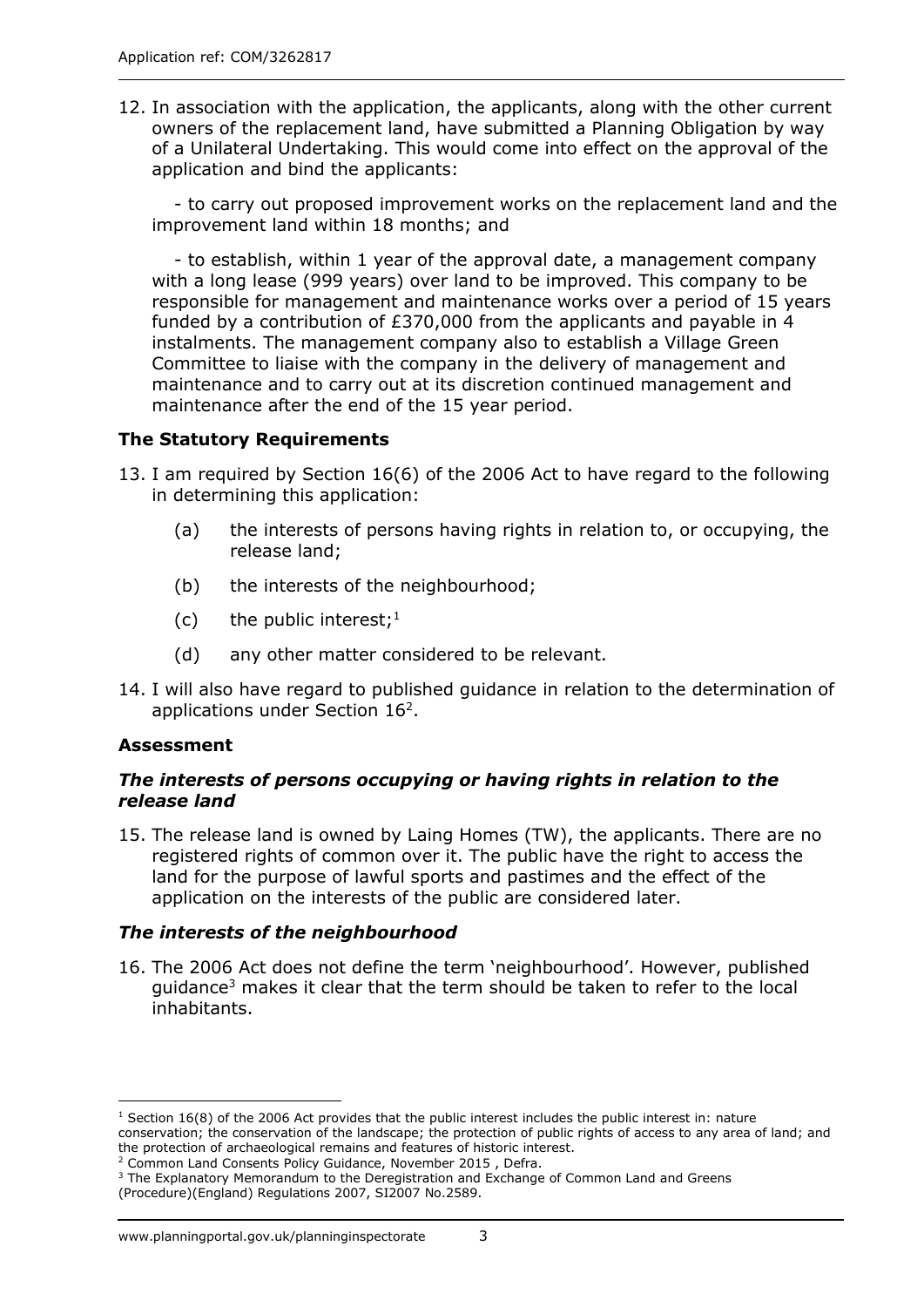- 17. In this case, the neighbourhood of the existing village green was precisely defined prior to its registration in 2008. This consisted of properties in specified streets to the north and east of the green.
- 18. The village green was registered on the basis that it had been used by inhabitants of the neighbourhood for lawful sports and pastimes for a period of 20 years prior to 1 December 2001. In practice, it was noted that the main use of the land had been for walking, including walking with dogs and/or children.
- 19. Since the registration of the village green, volunteers from the local community, coordinated by the Woodcock Hill Village Green Society (WHVGS), have carried out maintenance and improvement work on the green. With regard to the proposed release land and improvement land, this has included the clearance of brambles and scrub to keep footpaths open, planting of trees, excavation of ponds and the placing of benches along with fund raising to support these activities. The WHVGS was said to have members from 300 households, predominantly within the defined neighbourhood, who each paid a £5 per annum membership fee.
- 20. Prior to 2018 most of this work by the WHVGS was carried out with the permission of the landowner, the current applicants, but permission was withdrawn in 2018 and since then little or no work has been carried out.
- 21. It is clear that residents of the neighbourhood greatly value the village green and have invested considerable time and effort into its maintenance and improvement over a lengthy period. Accordingly, it is understandable that the prospect of the results of their efforts being lost in so far as the release land is concerned is regarded as a cause for concern and reason for opposing the approval of the application. Although it is proposed that the Village Green Committee to be established by the management company which will be responsible for the future maintenance of the land to be improved if the application is approved should include representatives of the local community, this is not regarded as adequate compensation.
- 22. The release land is the northernmost and lowest lying part of the existing village green and is overlooked by adjacent residential development. On my visit it was largely overgrown and difficult to access with the exception of one well-trodden footpath. It was extremely wet underfoot and the footpath was muddy and slippery. The land rises to the south and reportedly other parts of the green are more intensively used. Nevertheless, the release land is closest and most accessible to a large proportion of properties in the defined neighbourhood by way of access points on Vale Avenue and Byron Avenue that would no longer be available if the application is approved.
- 23. The area of the replacement land is slightly greater than that of the release land, so approval of the application would not lead to any net loss of village green land.
- 24. The replacement land adjoins the western edge of the existing green but is different in character to the release land and other parts of the existing green. It consists of a relatively flat grassed area, used for grazing until recently, and a belt of woodland. It is further away from many properties in the defined neighbourhood than the release land. However, a proposed new access point from Barnet Lane at the south-west corner of the land would make the revised village green more easily accessible from properties to the west.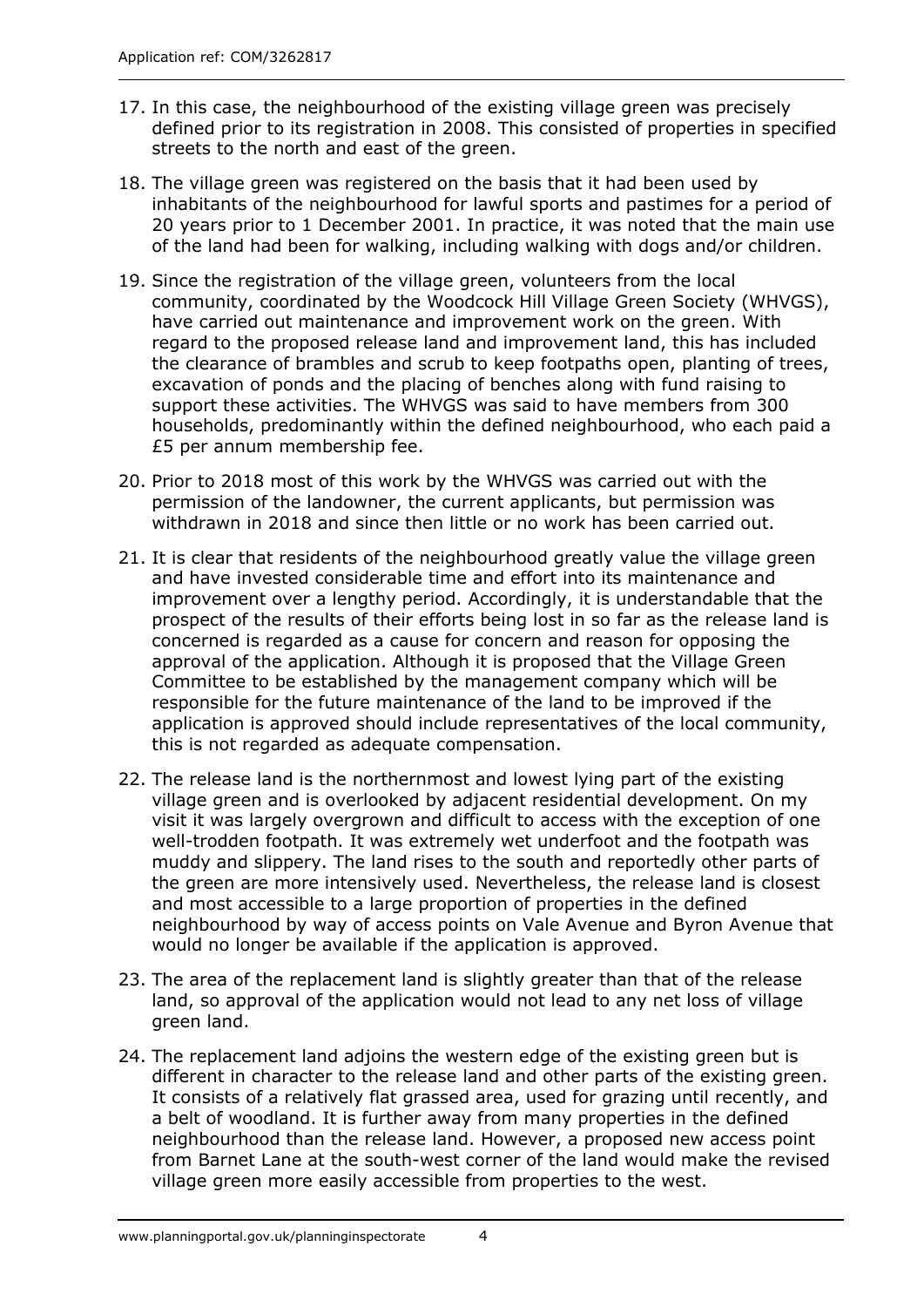- 25. It was argued on behalf of some objectors that the release land is in Borehamwood and the replacement land in Elstree. It was alleged that the two communities are different in character, which may well be the case. However, I see no reason why one community should take precedence over the other with regard to access to the village green. I also note that the two communities are jointly represented by a single Town Council and various other bodies.
- 26. Because the replacement land is different in character to the release land and the rest of the village green, it would offer the opportunity for a greater range of activities to take place on the green.
- 27. Overall, the proposed deregistration and exchange will affect the interests of the neighbourhood by restricting access to the closest part of the village green to some of the defined neighbourhood. It will also reduce the amount of seminatural grassland that is accessible. On the other hand, the release land is arguably the least attractive part of the village green for many users and the replacement land will offer the potential for a wider range of activities on the green and will make it more accessible for some people not currently resident within the previously defined neighbourhood. Also, proposed works on the improvement land should enhance the attraction of that part of the green.
- 28. On balance, although the strength of local opposition to the application is understandable, it is my view that the potential benefits resulting from the proposals outweigh the perceived disadvantages with regard to the interests of the neighbourhood.

## *The public interest*

#### *Nature Conservation*

- 29. The release land and improvement land form part of the non-statutory Woodcock Hill Fields Local Wildlife Site (LWS) and the replacement land in part is within the Elstree Tunnels Grasslands East LWS. Both sites have been designated because of the grassland habitats they support. However, ecological survey work undertaken on behalf of the applicants suggests that neither LWS currently supports grassland habitats of high conservation importance. The designation of these sites will not be affected by the application whether or not it is approved.
- 30. It was common ground between the parties that the nature conservation value of the release land has already been degraded to some extent by the spread of brambles, nettles and scrub as a result of maintenance work having been curtailed since 2018. It can be expected that this process will continue unless active maintenance is resumed.
- 31. The applicants have indicated that they have no intention of renewing the permission for the local community to carry out maintenance work on the site. It is suggested on behalf of objectors that there might not be a need for some such work to be permitted as it could be construed as a 'lawful sport or pastime' appropriate to a village green. This suggestion is disputed by the applicants, and it appears to be the case that to date little work has been carried out since the withdrawal of permission in 2018.
- 32. A great deal of information and opinion regarding the existing and potential value of the application land for nature conservation was submitted. The applicants submitted an Ecological Appraisal, an Environmental Implementation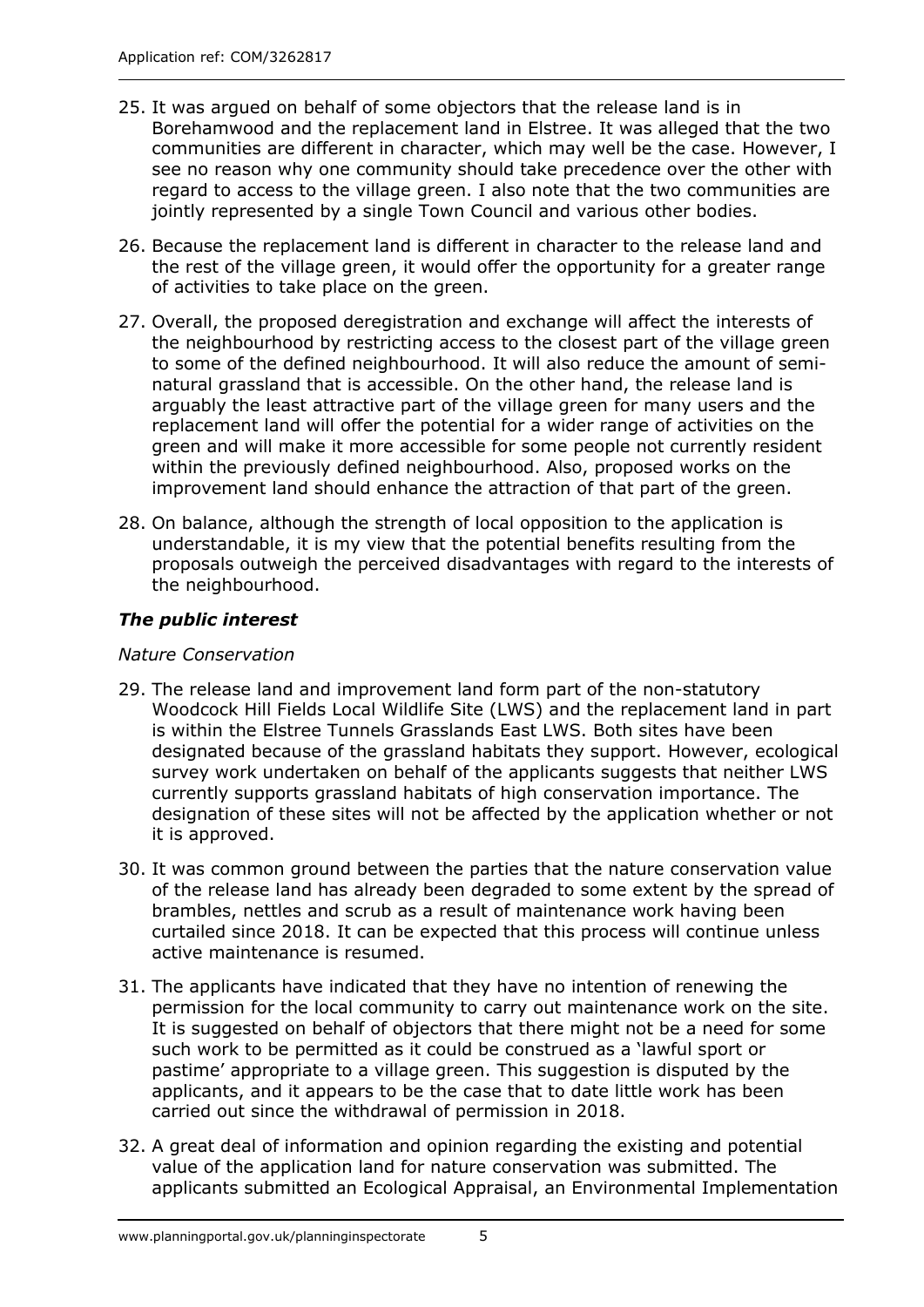Maintenance and Management Plan, an Arboricultural Impact Assessment and detailed Landscape Proposals. These are said to show that the proposals contained in the application will not have an adverse effect on the designated LWS sites and that the proposed landscape improvement works on the replacement land and the improvement land will provide material biodiversity benefits in these areas.

- 33. On behalf of objectors, it is argued that the applicants could have done much more to protect and enhance the nature conservation value of the release land and to provide a more natural and biodiverse environment for the replacement land. However, I note that the landscaping proposals put forward include the planting of a wide range of native trees and shrubs, understorey planting within woodland areas and enhancement of existing grassland habitat.
- 34. It is also argued by objectors that the proposals should be assessed using a biodiversity metric with a need to demonstrate a 10% uplift in biodiversity. The applicants' response is that such an approach can be useful in carrying out ecological assessments but is not necessary or appropriate in order to determine the current application.
- 35. I do not consider it necessary to analyse all the available information in detail here although I have read and considered it all. In so far as the assessment of the merits of the application is concerned, a few critical factors should be borne in mind.
- 36. The application contains no proposals for development of any sort on the release land and to that extent approval would not result in the loss of any habitat. As already mentioned, its conservation value may continue to degrade to some extent, but this will occur irrespective of whether the application is approved or not unless maintenance work resumes.
- 37. The landscape improvement proposals put forward by the applicants and the proposed funding for future management should result in enhancement of the nature conservation value of the replacement land and the improvement land relative to the present condition of these areas.
- 38. Nature conservation is only one of several factors that should be taken into account. Although the opportunity for the enjoyment and study of nature is an important public benefit of the existence of the village green, it is not one that should exclude provision of opportunities for other lawful sports and pastimes also to be enjoyed.
- 39. Overall, the proposed de-registration and exchange of village green land would appear unlikely to result in any significant adverse effect with regard to nature conservation and the proposed landscape works on the replacement land and improvement land are likely to enhance the nature conservation value of those areas.

## *Landscape*

40. None of the land affected by the application falls within any designated landscape area. However, the village green is unusual in being a relatively undisturbed natural area so close to residential development. As no development is proposed on the release land in the application, its approval would not result in any significant change to the landscape of that area, although people would no longer be able to enjoy it from within the area itself.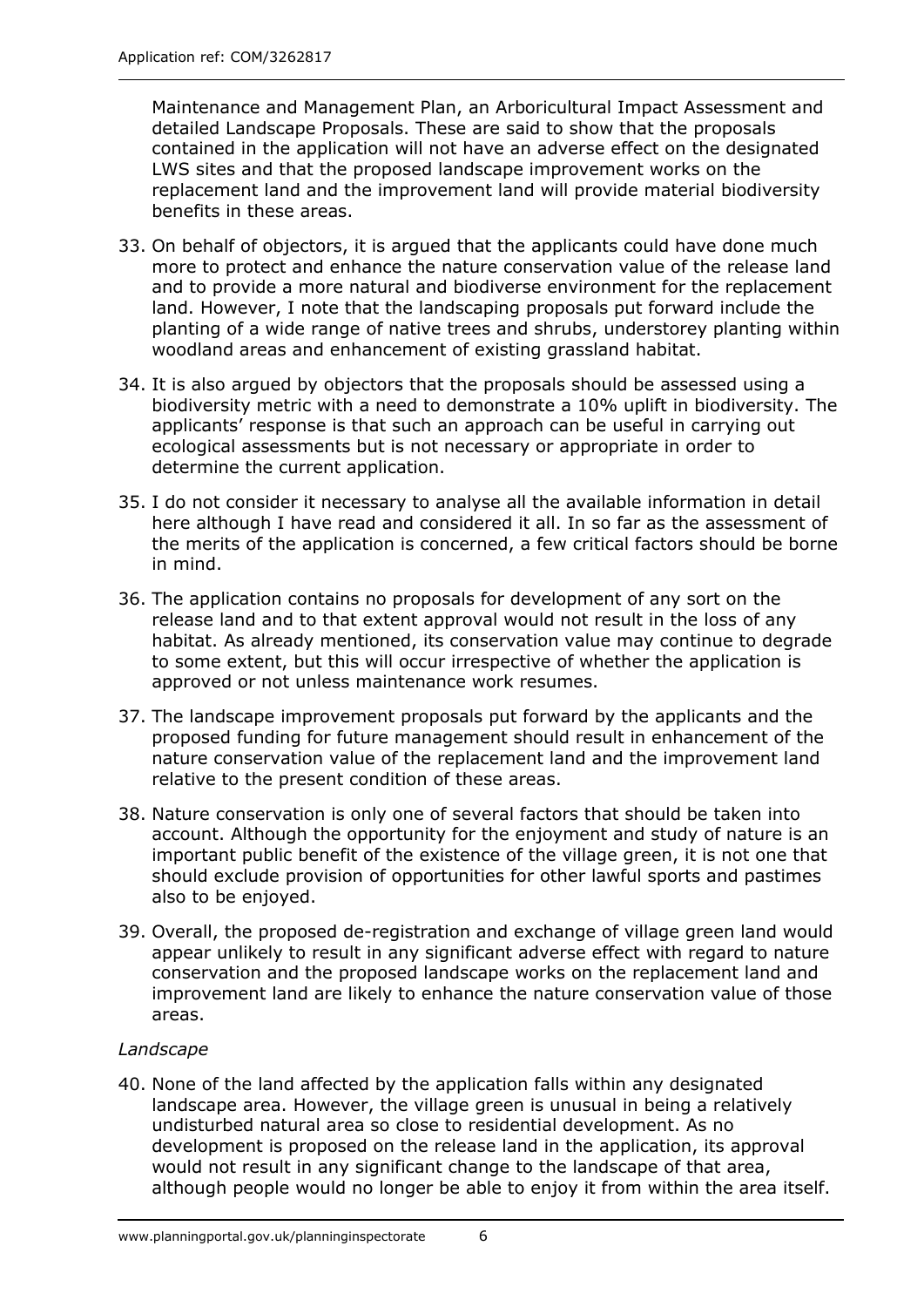- 41. The applicants have submitted detailed proposals for the replacement land and improvement land which include the planting of a hedgerow, trees and shrubs, the construction of paths of various types and the placing of seating areas or picnic tables, play equipment and information boards.
- 42. Objectors argue that the open grassland part of the replacement land is relatively uninteresting compared to the release land and that, even with the extensive landscaping works proposed, will not achieve a similar level of attraction.
- 43. Clearly, the replacement land is quite different in character to the release land and the rest of the existing village green. Nevertheless, the works proposed should enhance its appearance through the additional planting which will also screen it to some extent from Barnet Lane and housing development to the west. The landscape value of the woodland area will be undiminished, but the woodland will become accessible to the public and the proposed planting on the improvement land should reinforce its natural quality.
- 44. The provision of seating areas, picnic tables and play equipment will introduce new elements to the village green but the location of these will not detract from the natural appearance of the existing parts of the green.
- 45. Overall, the proposals in the application would result in little damage to the landscape of the release land and some enhancement of that of the replacement land and improvement land.

#### *Public Access*

- 46. At present the existing village green is accessed at 6 points, 2 on Vale Avenue, 2 on Barnet Lane and 1 each on Carrington Avenue and Byron Avenue. If the application is approved, the existing access points from Byron Avenue and from Vale Avenue, opposite Tennison Avenue will be lost but a new access will be opened on Barnet Lane, the existing access from Vale Avenue close to its junction with Milton Drive will be relocated 12m further south and improved, and a new access from Byron Avenue may become available. Other access points would be unaffected.
- 47. The possible new access from Byron Avenue would require the agreement of HBC, the owner of land over which the access would run. This land is part of a garage area and its use for the proposed access would require evaluation of its impact on the existing use of the land and any risks which might arise from its use which would then be considered by the council before any agreement could be reached. To date, it is stated on behalf of HBC that it has not been formally approached regarding this matter and the council opposes the approval of the application. It cannot therefore be assumed that a new access from Byron Avenue will become available if the application is approved. On the other hand, the possibility of such an access has not been ruled out and the applicants have stated that they will carry out all the necessary works on their land for this access to be established.
- 48. Analysis by a transport consultant on behalf of the applicants, which was not challenged by objectors, showed that 23 out of 480 households within the defined neighbourhood would no longer be within 400m (5 minutes) walk of an access point if the application is approved and no new access from Byron Avenue made available. All 23 of these households would still be within 500m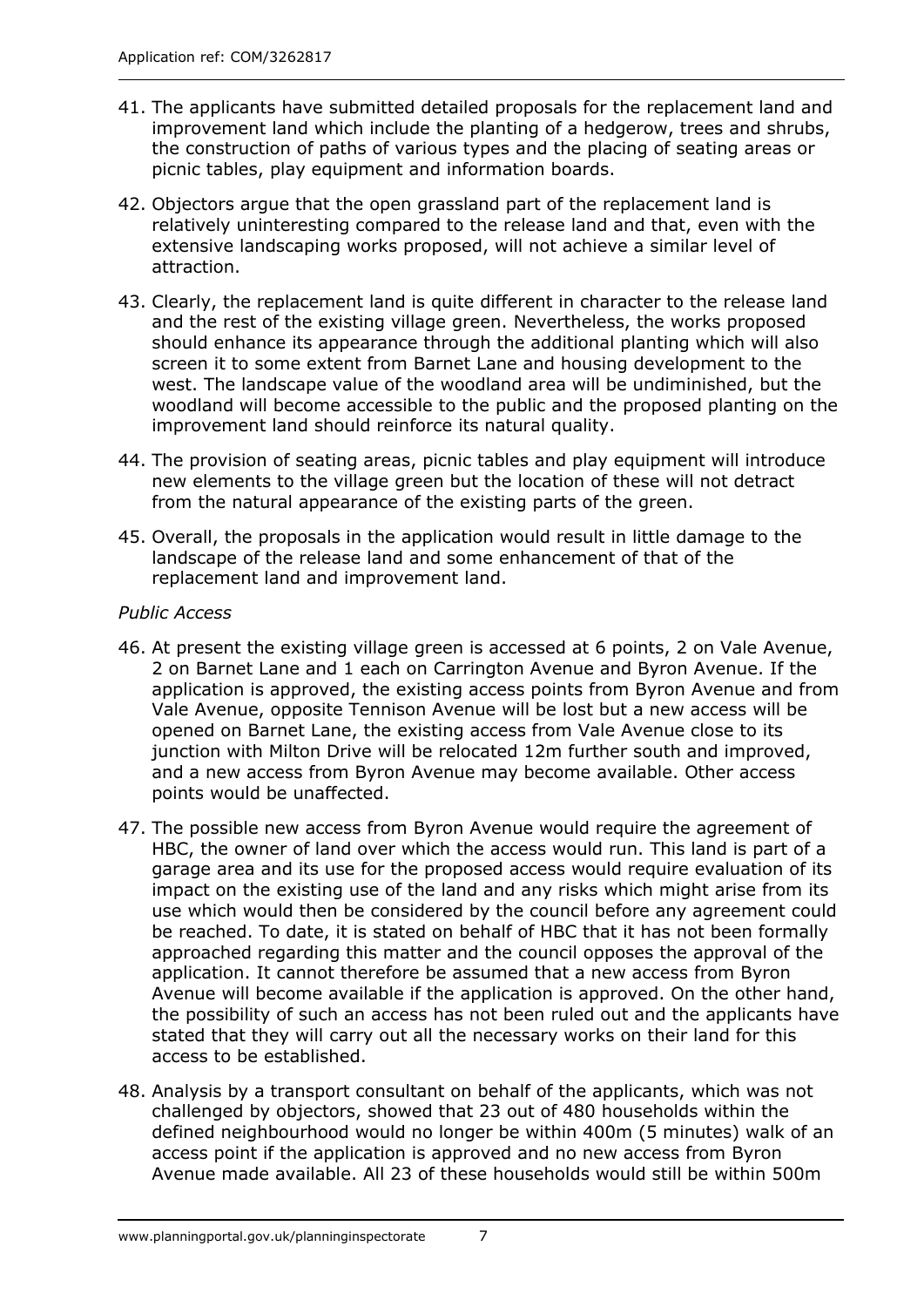of access points. If all households in the area are considered, 8 out of 713 would no longer be within 400m but an additional 195 would be within 800m (10 minutes) walk and a further 282 within 1200m.

- 49. This analysis suggests that approval of the application would have only a marginal adverse effect on accessibility from the defined neighbourhood but would significantly improve access from a wider area, notably that to the west of the green. I also note that residents from the west would be able to access the revised green without having to walk an additional 350m approximately along the steep and relatively narrow footway adjacent to the busy Barnet Lane.
- 50. Various new paths are proposed to be established within the replacement land and improvement land including an informal surfaced path, bark mulch paths within the woodland area and mown paths. These would improve accessibility within the village green.
- 51. Overall, approval of the application would not in my view have a significant adverse effect on public accessibility to the village green and would bring benefits to some users.

#### *Archaeological remains and features of historic interest*

- 52. Neither the release land nor the replacement land contains any scheduled ancient monuments. Historic England was consulted regarding the application and has raised no objection.
- 53. The site of a former Admiralty Telegraph is marked by an information board within the improvement land. The Telegraph was erected at the time of the Napoleonic Wars as part of a chain enabling messages to be passed to Plymouth, Portsmouth and Yarmouth by way of the Admiralty in London. The views to the north and south from the site of the Telegraph would not be affected by proposals in the application.
- 54. A beacon forming part of a network lit at the time of the Spanish Armada was situated on Woodcock Hill. A more modern beacon is now in place on part of the village green unaffected by the application proposals. This has been lit on a number of occasions and in 1988 a procession from the town to the beacon to commemorate the 400<sup>th</sup> anniversary of the Armada was said to have crossed the release land.
- 55. There are two 19<sup>th</sup> century air shafts situated on the replacement land from the railway which passes beneath. These are of modest local heritage interest and will remain in place whether or not the application is approved.
- 56. Overall, I have no reason to believe that the proposed exchange will have any adverse effect on archaeological remains or features of historic interest.

#### *Conclusions on the public interest*

57. Overall, the proposed deregistration and exchange will have little adverse effect on the public interest and potentially will bring some benefit.

## *Other Matters*

58. The proposed funding to be provided for the maintenance and management of improved areas over a 15 year period was questioned on behalf of objectors. I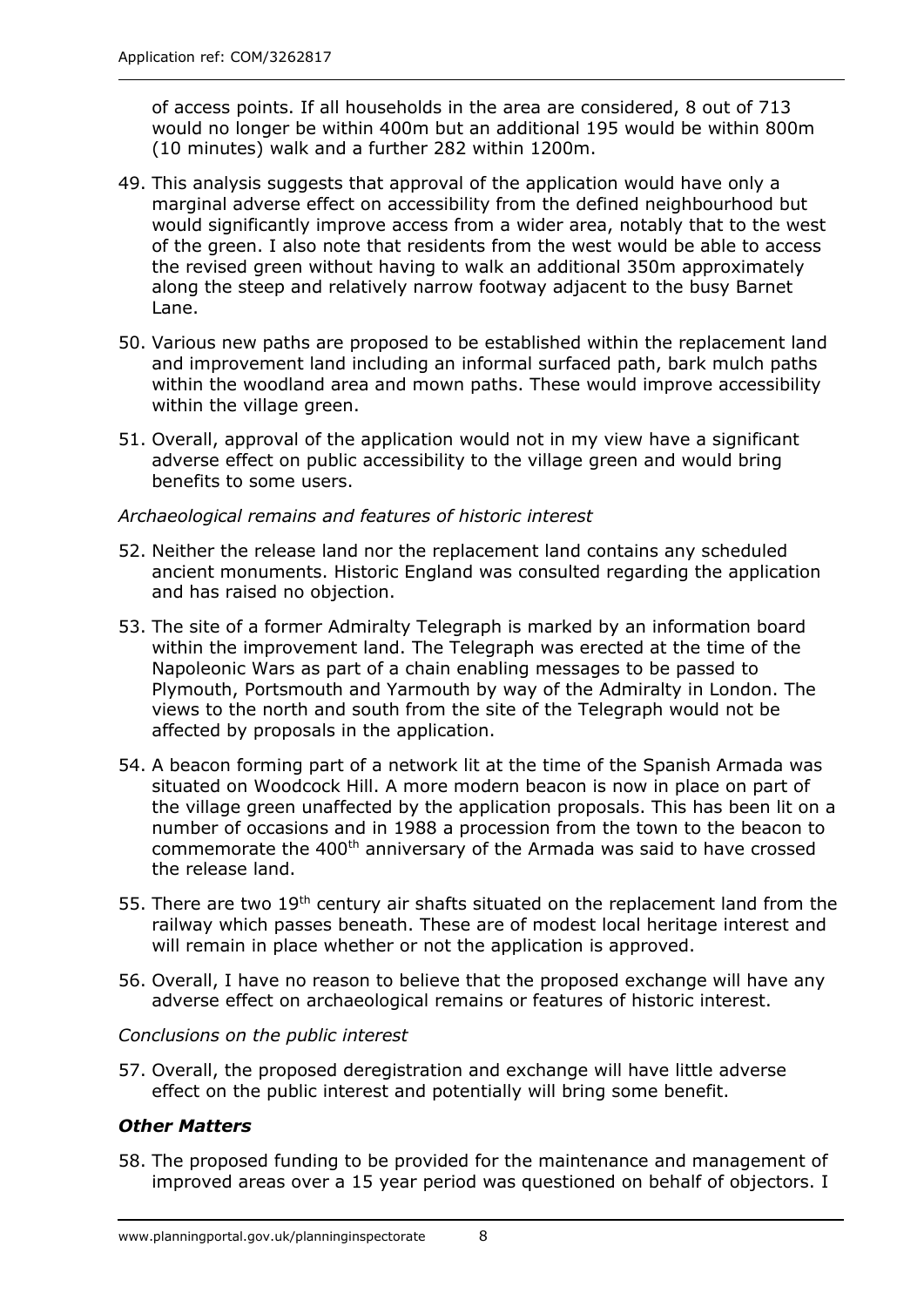have seen no breakdown of how the figure of £370,000 was arrived at or how it is intended to be spent. This will presumably be a matter for the proposed management company to address. However, it is a substantial sum which should be capable of being used to effectively ensure that landscaping works are properly managed and new planting well established. After 15 years, alternative funding and/or other means of ensuring continued maintenance of the green will be needed, but it would not be reasonable to expect the applicants to be responsible for this indefinitely.

59. One person holds a grazing licence on part of the replacement land. This is terminable on one month's notice and would not therefore affect the implementation of proposed works.

## **Conclusion**

60. The proposals in the application satisfy all the criteria set out in Section 16(6) of the 2006 Act. The application should therefore be granted.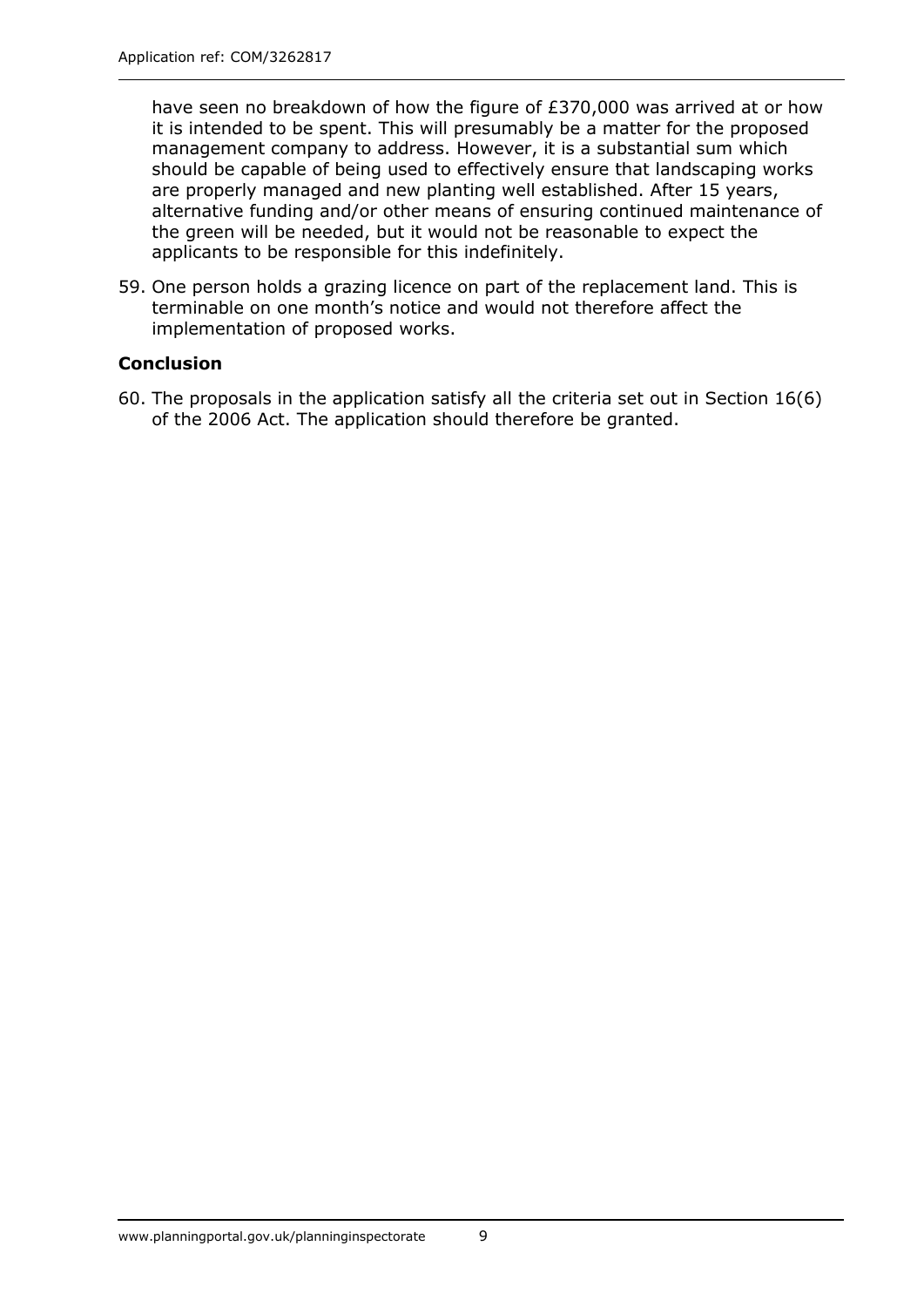## **Order**

On behalf of the Secretary of State for Environment, Food and Rural Affairs and pursuant to section 17(1) and (2) of the Commons Act 2006, **I HEREBY ORDER** Hertfordshire County Council, as commons registration authority for the area in which the release land and the replacement land are situated:

- (a) to remove the release land from its register of village green land, by amending register unit VG 120 to exclude the release land;
- (b) to register the replacement land as village green, by amending register unit VG 120 to include the replacement land;

#### **First Schedule –** the release land

| Colour on plan | <b>Description</b>                  | Extent                |
|----------------|-------------------------------------|-----------------------|
| Shaded pink    | Land at Woodcock Hill Village Green | 133,000m <sup>2</sup> |

#### **Second Schedule –** the replacement land

| <b>Colour on plan</b> | <b>Description</b>                                                            | <b>Extent</b> |
|-----------------------|-------------------------------------------------------------------------------|---------------|
| Shaded green          | Land adjacent to Woodcock Hill Village $\vert$ 36,000m <sup>2</sup><br>Green. |               |

## *Barney Grimshaw*

**INSPECTOR**